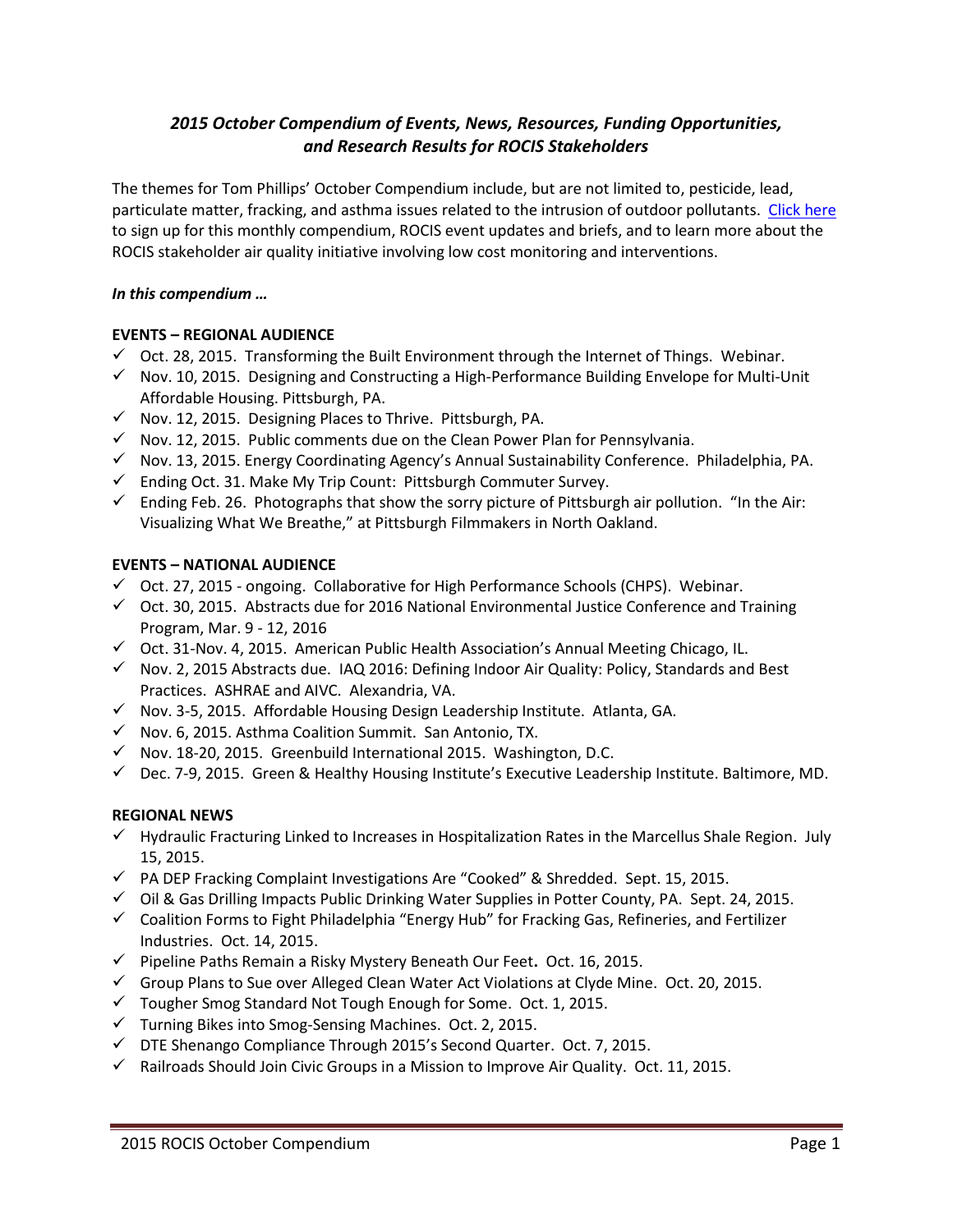# **OTHER NEWS**

- $\checkmark$  Teens Monitor Neighborhood Air Quality in San Joaquin Valley. Summer 2015.
- $\checkmark$  EPA Updates Refinery Standards: First-ever Fenceline Monitoring Requirements. Sept. 29. 2015.
- $\checkmark$  California Law Guarantees Tenant's Right to Know About Pesticide Use. Oct. 19, 2015.
- $\checkmark$  Pesticides and PCBs Linked to Increased Risk of Diabetes. Sept. 26, 2015.
- $\checkmark$  Indoor PM Health Risk Workshop Planned by National Academy of Science. Oct. 13, 2015.
- $\checkmark$  Sustainable Financing for Asthma Education & Home Intervention: RAMP Policy Brief. Sept. 13, 2015.
- $\checkmark$  Maine Lowers Action Level for Blood Lead Investigations. Oct. 13, 2015.
- $\checkmark$  Do Cars and Clothes Bring Lead Exposure Home? Oct. 19, 2015.
- $\checkmark$  EPA Awards \$13.2 Million to Clean up Contaminated Brownfields. Sept. 23, 2015.
- Who Will Pay for ~\$400M Clean Up of Homes Contaminated By Exide Battery Plant? Aug. 21, 2015.
- $\checkmark$  Mapping Home Hazards and Recommending Renovation Actions in Detroit. Sept. 8, 2015.
- $\checkmark$  UT Austin Studies IAQ, Noise, Microbes, and Lighting in Six High Schools. May 22, 2015.
- $\checkmark$  Portable Classroom Advisors Needed. Oct. 7, 2015.
- $\checkmark$  New Podcast from Asthma Community Network on Community Health Workers. Oct 22, 2015.

### **RESOURCES**

- $\checkmark$  Free Healthy Home Inspection for Residents with Asthma and Allergies in SW PA.
- $\checkmark$  Cleaning for Asthma-Safe Schools (CLASS). California Department of Public Heath, 2015.
- $\checkmark$  California School and Health Environmental Asthma Coalition. Videos, conference presentations, and other resources.
- $\checkmark$  Mobile Source Strategy Project. California Air Resources Board, Oct. 16 workshop, 2015.
- $\checkmark$  Toolkit and Case Studies for Passive NO2 Monitoring to Track Effectiveness of Traffic and Land Use Mitigations. UK Dept. of Environment Food Resources Agency (DEFRA).
- $\checkmark$  Traffic-related Air Pollutant Research Projects at National Institute of Health.

### **FUNDING OPPORTUNITIES**

- $\checkmark$  California SEHAC: Up to \$500 for Student Projects on Asthma. Due Oct. 30, 2015.
- $\checkmark$  EPA: School Bus Replacement and Retrofit Funding Opportunity. Due Oct. 30, 2015.
- $\checkmark$  NIH: Personalized Strategies to Manage Symptoms of Chronic Illness. Due Jan. 16, 2016.
- $\checkmark$  California Energy Commission: Reduce the Environmental and Public Health Impacts Of Electrical Generation and Make the Electricity System Less Vulnerable to Climate Impacts: Phase II. Questions due Oct. 23, Applications due Dec. 18, 2015.
- $\checkmark$  CalEPA: \$1 Million to Support Vulnerable Communities. Due Jan. 22, 2016.

### **RESEARCH RESULTS**

- Residential Proximity to Major Roads and Term Low Birth Weight. The Roles of Air Pollution, Heat, Noise, and Road-Adjacent Trees. Dadvand, et al., 2014.
- $\checkmark$  The Pregnancy Exposome: Multiple Environmental Exposures in the INMA-Sabadell Birth Cohort. Robinson et al., 2015.
- $\checkmark$  California Pesticide Air Monitoring Report 2014.
- $\checkmark$  The Effects of Exposure to Environmental Factors on Heart Rate Variability: An ecological Perspective. Schnell et al., 2013.
- $\checkmark$  Human Exposure to Environmental Health Concern by Types of Urban Environment: The case of Tel Aviv. Schnell et al., 2015.
- $\checkmark$  Several traffic-related exposure and health studies, including indoor-outdoor studies. J. Exposure Science & Environmental Epidemiology, Sept./Oct. 2015.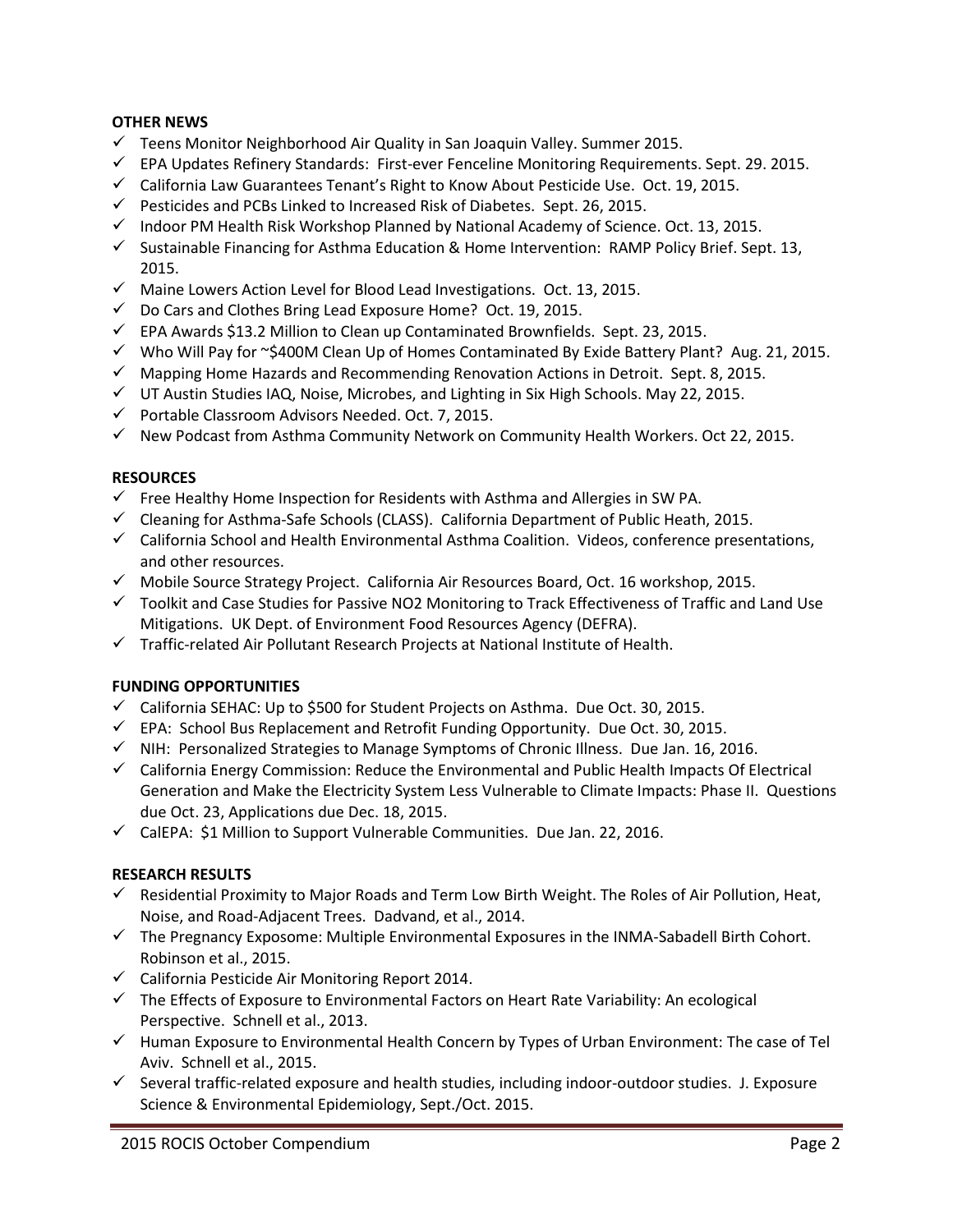## **RESEARCH RESULTS continued**

- $\checkmark$  Characterizing Ultrafine Particles and Other Air Pollutants In and Around School Buses. Zhu et al., 2014.
- $\checkmark$  Residential Infiltration of Fine and Ultrafine Particles in Edmonton. Kearney et al., 2014.
- $\checkmark$  Real-time Particle Monitor Calibration Factors and PM2.5 Emission Factors for Multiple Indoor Sources. Dacunto et al., 2014.
- Estimating Mortality Derived from Indoor Exposure to Particles of Outdoor Origin Ji and Zhao, 2015.
- Characteristics of flow and reactive pollutant dispersion in urban street canyons. Park et al. 2015.
- $\checkmark$  A method to measure the ozone penetration factor in residences under infiltration conditions: application in a multifamily apartment unit. Zhao & Stephens, 2015.
- $\checkmark$  Evaluating the Long-Term Health and Economic Impacts of Central Residential Air Filtration for Reducing Premature Mortality Associated with Indoor Fine Particulate Matter (PM2.5) of Outdoor Origin. Zhao et al., 2015.
- $\checkmark$  Health Benefits of Green Public Housing: Associations With Asthma Morbidity and Building-Related Symptoms. Colton et al., Oct. 2015 online.
- Translating Evidence Into Practice: 10-Year Impact Report. Merck Childhood Asthma Network, Oct. 2015.
- $\checkmark$  Future Research Directions in Asthma: An NHLBI Working Group Report. Levy et al., 2015.
- $\checkmark$  Arizona Extreme Weather, Climate and Health Profile Report. Chuang et al., March 2015.
- $\checkmark$  Urban social housing resilience to excess summer heat. Mavrogianni et al., 2015.
- $\checkmark$  Estimation of future PM2.5- and Ozone-related Mortality Over the Continental United States in a Changing Climate: An Application of High-resolution Dynamical Downscaling Technique. Sun et al., 2015

### **CONFERENCE PROCEEDINGS**

- $\checkmark$  2015 Better Buildings Summit, DOE, May 28, 2015, Washington, DC. June 2-3, 2015, Sacramento, CA.
- $\checkmark$  9<sup>th</sup> International Conference on Urban Climate, July 20-24, 2015, Toulouse, France.
- $\checkmark$  Community Modeling and Analysis (CMAS) October 5-7, 2015. Chapel Hill, NC.
- $\checkmark$  2015 International Society of Exposure Science Annual Meeting. October 18 22. Henderson, NV
- $\checkmark$  Behavior, Energy, and Climate Change Conference. Sacramento, CA. October 18-20, 2015.
- $\checkmark$  2015 ACI Mid-Atlantic Regional Home Performance Conference. Cherry Hill, NJ.

### **ABSTRACTS AND LINKS (for the above items)**

### **EVENTS – REGIONAL AUDIENCE**

**Oct. 28, 2015. [Transforming the Built Environment through the Internet of Things](https://www.go-gba.org/event/transforming-the-built-environment-through-the-internet-of-things-iot/)**.

Webinar on what's new in green architecture, from Vivian Loftness and manufacturers. Tour the Center for Sustainable Landscape. Phipps Conservatory, Pittsburgh, PA.

## **Nov. 10, 2015. [Designing and Constructing a High-Performance Building Envelope for Multi-Unit](https://www.go-gba.org/event/designing-and-constructing-a-high-performance-building-envelope-for-multi-unit-affordable-housing/)  [Affordable Housing](https://www.go-gba.org/event/designing-and-constructing-a-high-performance-building-envelope-for-multi-unit-affordable-housing/)**.

Jeff Davis will present details on a ventilated rain screen façade system and Passive House inspection and testing. GBA offices, Pittsburgh, PA.

### **Nov. 12, 2015. [Designing Places to Thrive.](https://www.go-gba.org/event/inspire-speaker-series-partners-with-p4-to-present-toni-l-griffin/)**

Toni Griffin and John Fetterman discuss urban and community designs that address equity, diversity, inclusion, and sustainability. GBA offices, Pittsburgh, PA.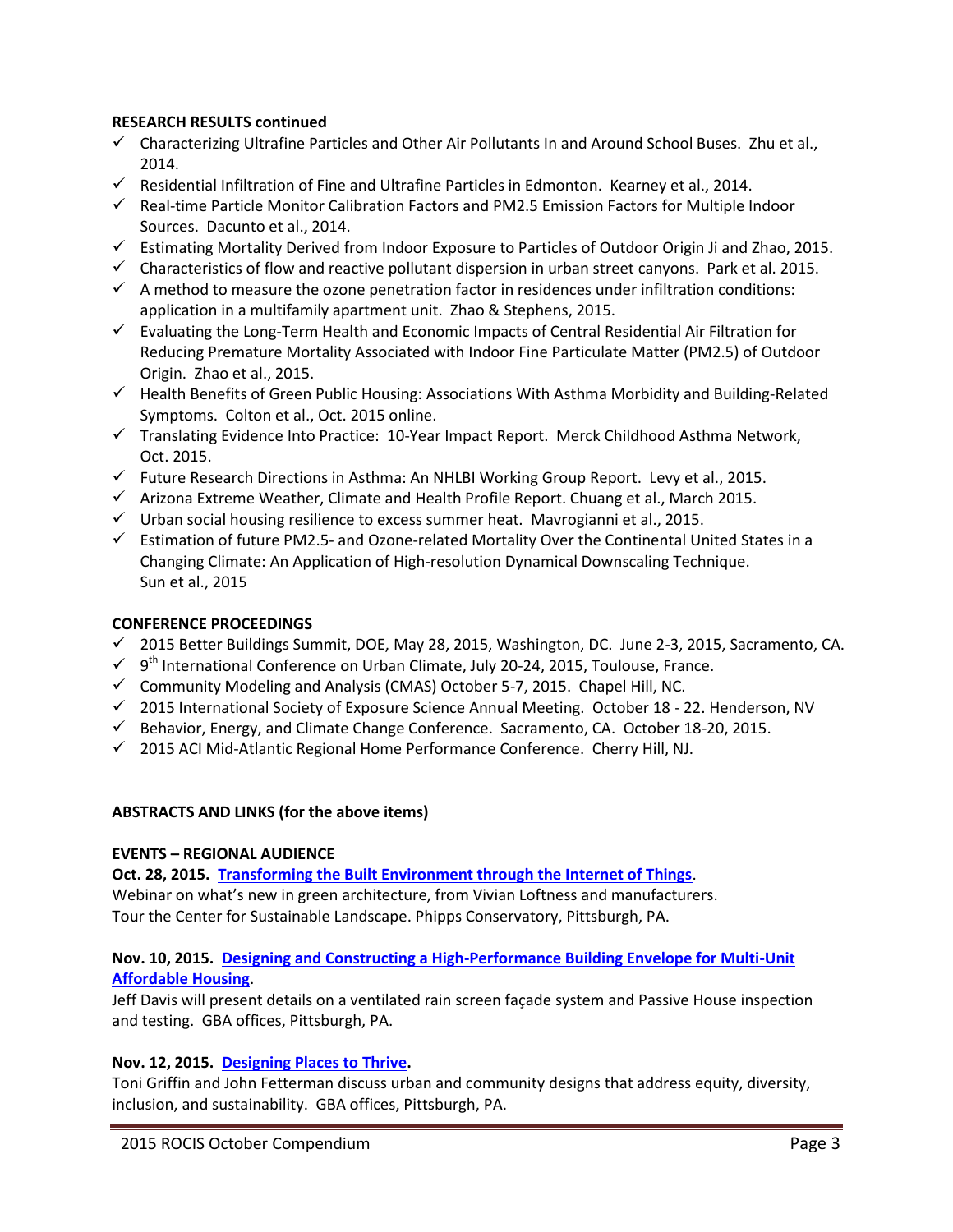### **EVENTS – REGIONAL AUDIENCE continued**

**Nov. 12, 2015. [Public comments due on due on the Clean Power Plan for Pennsylvania.](http://www.ahs.dep.pa.gov/eComment/)** 

The PA DEP is taking public comments on how to craft its plan to reduce carbon pollution from power plants to meet the federa[l Clean Power Plan'](http://www.portal.state.pa.us/portal/server.pt/community/bureau_of_air_quality/14528/climate_change/2120895)s goals and requirements, including investments in energy efficiency in multifamily homes.

## **Nov. 13, 2015. [Energy Coordinating Agency's Annual Sustainability Conference.](http://www.ecasavesenergy.org/conference2015)**

Philadelphia, PA. Topics include healthy homes, affordability, energy efficiency, climate adaptation, and the federal Clean Power Plan.

## **Ending Oct. 31. [Make My Trip Count: Pittsburgh Commuter Survey.](http://www.makemytripcount.org/about.html)**

To help improve your commute and improve the environment, take this survey if you commute by any mode in the Pittsburgh region, especially if you make regular trips into Downtown, Oakland, and the North Shore.

### **Ending Feb. 26. [Photographs that Show the Sorry Picture of Pittsburgh Air Pollution.](http://www.post-gazette.com/opinion/diana-nelson-jones/2015/09/15/Diana-Nelson-Jones-Walkabout-Photos-show-the-sorry-picture-of-local-air-pollution/stories/201509150028)**

["In the Air: Visualizing What We Breathe,"](http://filmmakers.pfpca.org/exhibitions/air-visualizing-what-we-breathe) at Pittsburgh Filmmakers in North Oakland, attempts to raise our consciousness about the progress we have yet to make.

## **EVENTS – NATIONAL AUDIENCE**

**Oct. 27, and beyond, 2015. [Collaborative for High Performance Schools \(CHPS\).](http://www.chps.net/dev/Drupal/calendar)** Webinars on best practices for inspecting school facilities and operations.

# **Oct. 30, 2015 Abstracts due for [2016 National Environmental Justice Conference and Training Program,](http://thenejc.org/?conference=national-environmental-justice-conference-and-training-program) March 9-12, 2016**

A National Dialogue for Building Healthy Communities, Washington, DC.

**Oct. 31-Nov. 4, 2015. [American Public Health Association's Annual Meeting](https://www.apha.org/events-and-meetings/annual/presenter-information/call-for-abstracts-information)** Chicago, IL.

**Nov. 2, 2015 Abstracts du[e. IAQ 2016: Defining Indoor Air Quality: Policy, Standards and Best](https://www.ashrae.org/membership--conferences/conferences/ashrae-conferences/iaq-2016)  [Practices.](https://www.ashrae.org/membership--conferences/conferences/ashrae-conferences/iaq-2016)** ASHRAE and AIVC. Alexandria, VA.

**Nov. 3-5, 2015. [Affordable Housing Design Leadership Institute.](http://www.enterprisecommunity.com/solutions-and-innovation/design-leadership/affordable-housing-design-leadership-institute)** Atlanta, GA.

**Nov. 6, 2015. [Asthma Coalition Summit.](http://www.allergyasthmanetwork.com/events/event_details.asp?id=679414)** San Antonio, TX. In conjunction with the American Academy of Allergy, Asthma and Immunology annual conference.

**Nov. 18-20, 2015[. Greenbuild International 2015.](http://www.greenbuildexpo.com/)** U.S. Green Building Council. Washington, D.C.

**Dec. 7-9, 2015. [Green and Healthy Housing Institute's Executive Leadership Institute.](http://www.greenandhealthyhomes.org/ghhi-5th-annual-executive-leadership-institute)** Baltimore, MD. A forum for interactive learning and discussion, highlighting national best practices and tools to advance healthy, safe and energy efficient housing. Invitation only. Contact GHHI at [ghhi@ghhi.org.](mailto:ghhi@ghhi.org)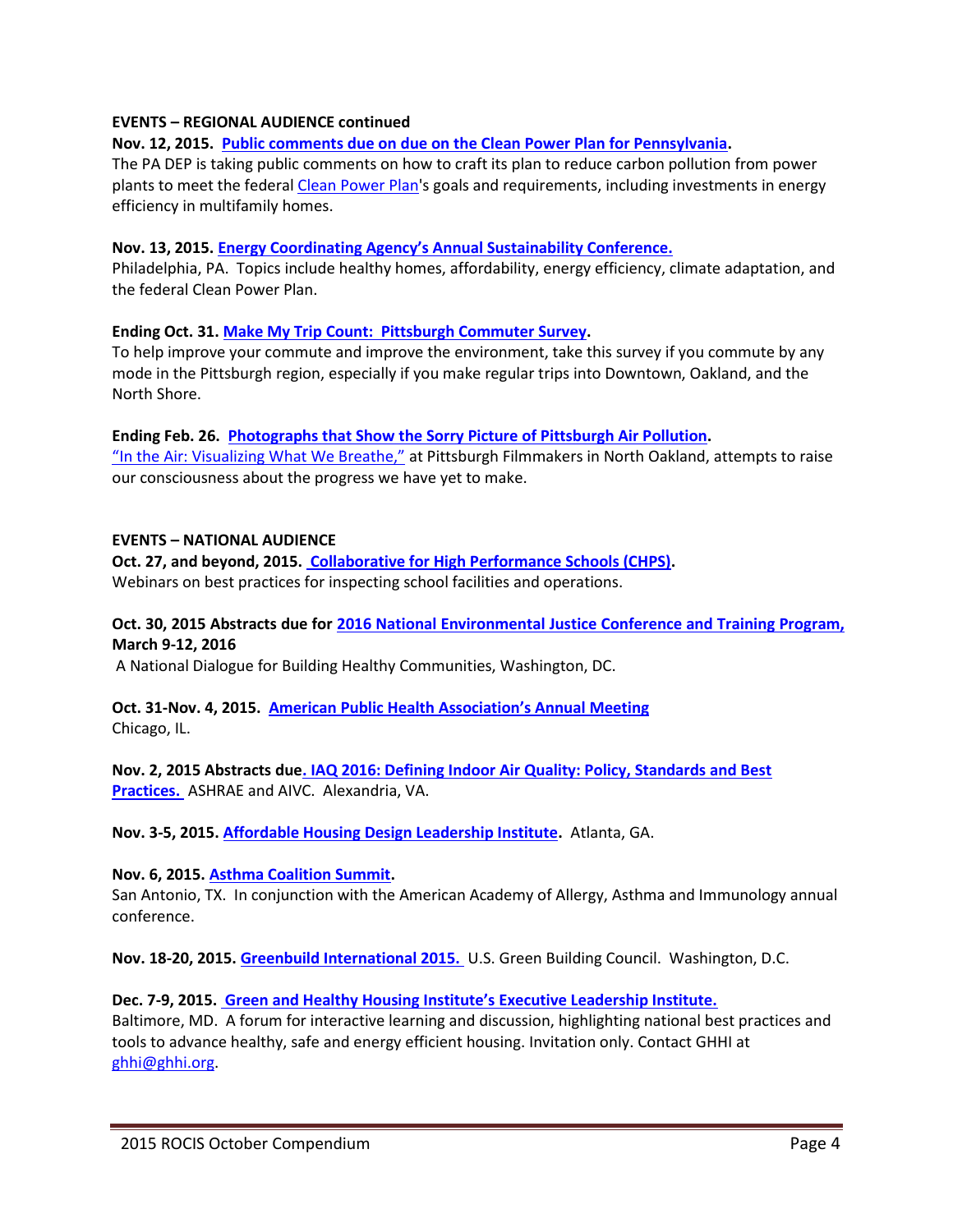### **REGIONAL NEWS**

**[Hydraulic Fracturing Linked to Increases in Hospitalization Rates in the Marcellus Shale Region.](http://www.uphs.upenn.edu/news/News_Releases/2015/07/panetteri/)**  July 15, 2015.PA residents in counties with high well density were more likely to be admitted for a suite of ailments, suggesting that suggests that healthcare costs must be factored into the economic benefits of fracking.

## **[PA DEP Fracking Complaint Investigations Are "Cooked" & Shredded](http://publicherald.org/public-herald-30-month-report-finds-dep-fracking-complaint-investigations-are-cooked/).**

Sept. 15, 2015. PA Department of Environmental Protection (DEP) has kept drinking water contamination across Pennsylvania "off the books" since fracking began in 2004. The 2,309 complaint records are now in an online, open-source project called #fileroom [\(PublicFiles.org\)](http://publicfiles.org/), along with interactive, searchable maps built by [FracTracker Alliance.](http://fractracker.org/)

### **[Oil & Gas Drilling Impacts Public Drinking Water Supplies in Potter County, PA.](http://feedproxy.google.com/~r/publicherald/~3/_P2SP4Z900s/?utm_source=feedburner&utm_medium=email)**

Sept. 24, 2015.Two public drinking water systems have been impacted and at least [seven private water](http://solomonswords.blogspot.com/2015/09/jklm-energy-project-update-september-30.html)  [supplies](http://solomonswords.blogspot.com/2015/09/jklm-energy-project-update-september-30.html) contaminated due to ongoing pollution being caused by a natural gas fracking.

### **[Coalition Forms to Fight Philadelphia "Energy Hub"](https://stateimpact.npr.org/pennsylvania/2015/10/14/coalition-forms-to-fight-philadelphia-energy-hub/?__utma=36319398.1738873511.1445375824.1445375824.1445375824.1&__utmb=36319398.4.10.1445375824&__utmc=36319398&__utmx=-&__utmz=36319398.1445375824.1.1.utmcsr=google%7Cutmccn=%28organic%29%7Cutmcmd=organic%7Cutmctr=%28not%20provided%29&__utmv=-&__utmk=142335280) for Fracking Gas, Refineries, and Fertilizer**

**[Industries.](https://stateimpact.npr.org/pennsylvania/2015/10/14/coalition-forms-to-fight-philadelphia-energy-hub/?__utma=36319398.1738873511.1445375824.1445375824.1445375824.1&__utmb=36319398.4.10.1445375824&__utmc=36319398&__utmx=-&__utmz=36319398.1445375824.1.1.utmcsr=google%7Cutmccn=%28organic%29%7Cutmcmd=organic%7Cutmctr=%28not%20provided%29&__utmv=-&__utmk=142335280)** Oct. 14, 2015. The Green Justice Philly collaborative of community and environmental groups is opposing the plan, and pushing the city to increase investments in renewable energy, energy efficiency, and training for workers to transition out of the fossil fuel industry.

### **[Pipeline Paths Remain a Risky Mystery Beneath Our Feet.](http://www.alleghenyfront.org/story/pipeline-paths-remain-risky-mystery-beneath-our-feet)**

Oct. 16, 2015. An estimated 30,000 more miles of new pipelines will be built in Pennsylvania within the next two decades. Pipeline companies aren't required to share that information on existing or planned pipeline locations with the public. Mapping errors have lead to pipeline ruptures by construction workers. The Pipeline Hazardous Material Safety Administration is working right now to update its rules for mapping.

### **[Group Plans to Sue Over Alleged Clean Water Act Violations at Clyde Mine.](http://www.witf.org/news/2015/10/group-plans-to-sue-over-alleged-clean-water-act-violations-at-clyde-mine.php)**

Oct. 20, 2015. Water from the abandoned mine is treated and then drained into Ten Mile Creek, which flows into the Monongahela River, a source of drinking water for hundreds of thousands of people in the region.

### **[Tougher Smog Standard Not Tough Enough for Some.](http://www.alleghenyfront.org/story/tougher-smog-standard-not-tough-enough-some)**

Oct. 1, 2015. EPA lowers ozone standard from 75 to 70 ppb. Science advisors recommended lower levels.

### **[Turning Bikes into Smog-Sensing Machines.](http://alleghenyfront.org/story/turning-bikes-smog-sensing-machines)**

Oct. 2, 2015. GASP is using bicyclists to map air pollution hot spots in Pittsburgh.

### **[DTE Shenango Compliance Through 2015's Second Quarter](http://gasp-pgh.org/2015/09/08/dte-shenango-compliance-through-2015s-second-quarter/)**.

Oct. 7, 2015. The coke oven facility violated several air emission limits, multiple times.

### **[Railroads Should Join Civic Groups in a Mission to Improve Air Quality.](http://www.post-gazette.com/opinion/Op-Ed/2015/10/11/The-Next-Page-Railroads-should-do-more-to-improve-Pittsburgh-s-air-quality-urges-Joel-A-Tarr/stories/201510110004)**

Oct. 11, 2015. Options for reducing a major source of air pollution in Pittsburgh are discussed, especially for older locomotives exempt from EPA's revised regulations.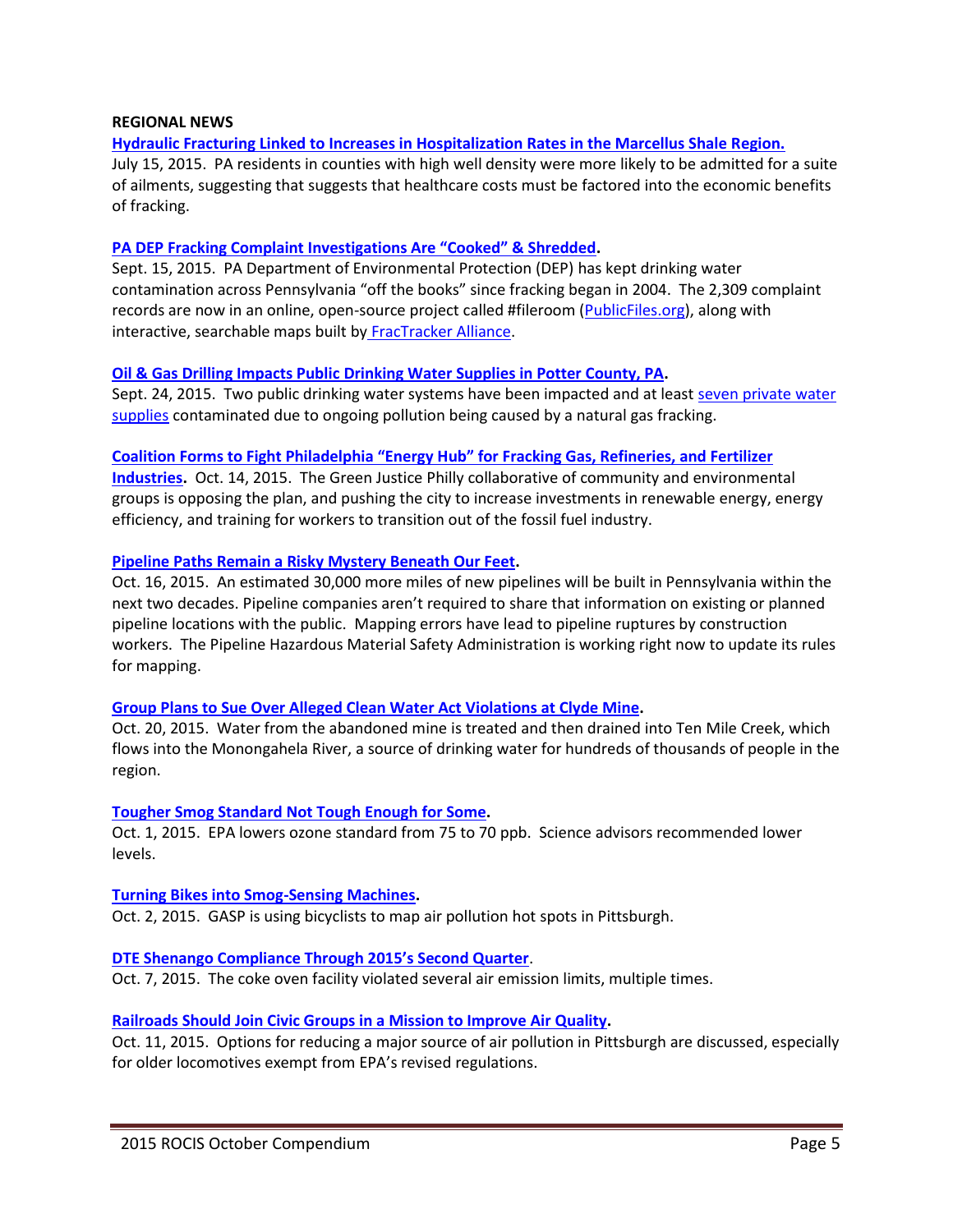### **OTHER NEWS**

### **[Teens Monitor Neighborhood Air Quality in San Joaquin Valley](http://coeh.berkeley.edu/bridges/Summer2015/Teens.html)**.

Summer 2015. Teens carried backpack PAH monitors to and from school, as part of the [CHAPS](http://chaps.berkeley.edu/) project, which is also looking a effects on pregnancy and inflammation. Researchers work with local residents to understand air pollution's effects on children's health.

#### **[EPA Updates Refinery Standards: First-ever Fenceline Monitoring Requirements.](http://yosemite.epa.gov/opa/admpress.nsf/0/D12EDC1C383ADF0385257ECF005B96B6)**

Sept. 29. 2015. The rules require continuous monitoring of benzene concentrations at the fenceline all around refinery facilities, corrective action to protect neighboring communities, and posting of the monitoring data online.

#### **[California Law Guarantees Tenant's Right to Know about Pesticide U](http://leginfo.legislature.ca.gov/faces/billNavClient.xhtml?bill_id=201520160SB328)se.**

Oct. 19, 2015. Subsetsed Superantees tenants the right to know about the pesticides used where they live by requiring landlords that self-apply pesticides to notify tenants of when and where pesticide products are used. More information is in the [fact sheet.](http://click.icptrack.com/icp/relay.php?r=51461836&msgid=629353&act=YX97&c=575009&destination=http%3A%2F%2Fwww.rampasthma.org%2Fwp-content%2Fuploads%2F2015%2F04%2FSB-328-Hueso-Sponsor-Fact-Sheet-15-05-27.pdf)

#### **[Pesticides and PCBs Linked to Increased Risk of Diabetes.](http://www.medscape.com/viewarticle/851549)**

Sept. 26, 2015. Exposure to pesticides significantly increases the risk of type 2 diabetes by nearly 60%, finds an extensive literature review. Another study found that early exposure to endocrine disrupting pollutants such as PCBs increased the risk of gestational diabetes four-fold.

#### **[Indoor PM Health Risk Workshop Planned by National Academy of Science](http://iom.nationalacademies.org/Activities/PublicHealth/Health-Risks-Indoor-Exposure-ParticulateMatter.aspx)**.

Oct. 13, 2015. The Academy's Institute of Medicine plans to hold a public workshop on Feb. 10-11, 2016 to discuss the state of the science on the health effects of indoor exposure to particulate matter.

### **[Sustainable Financing for Asthma Education and Home Intervention: RAMP Policy Brief.](http://www.phi.org/resources/?resource=a-path-forward-sustainable-financing-for-asthma-education-and-home-environmental-trigger-remediation-in-california)**

Sept. 13, 2015. California's regional asthma collaborative issues a call to action to secure sustainable financing, based on strong evidence that these measures improve health outcomes and reduce health care costs.

### **[Maine Lowers Action Level for Blood Lead Investigations.](http://www.greenandhealthyhomes.org/blog/influencing-healthy-homes-public-policy-maine%E2%80%99s-new-lead-law)**

Oct. 13, 2015. Maine will now be conducting environmental investigation at 5 µg/dl or above, instead of 15 ug/dl, per CDC recommendations. Enforcement authority was also added.

#### **[Do Cars and Clothes Bring Lead Exposure Home?](http://www.futurity.org/lead-exposure-firearms-1029012-2/?utm_source=Futurity+Today&utm_campaign=75b36a89d2-October_20_201510_20_2015&utm_medium=email&utm_term=0_e34e8ee443-75b36a89d2-206347653)**

Oct. 19, 2015. People who use firearms for work or recreation may be at risk of toxic lead exposure, according to a new study. [Lead on house porches is also a common problem.](http://www.futurity.org/lead-porches-children-846332/)

#### **[EPA Awards \\$13.2 Million in Supplemental Funds to Clean up Contaminated Brownfields.](http://yosemite.epa.gov/opa/admpress.nsf/0/0862EDC7B20F1A4E85257EC90062920B)** Sept. 23,

2015. Awards went to 31 successful grantees helping 44 communities carry out cleanup and redevelopment projects. These projects will also help communities create jobs while protecting people's health and the environment. Many of the RLF cleanups are in under-served, over-polluted, and economically disadvantages neighborhoods.

### **[Who Will Pay for ~\\$400M Clean Up of Homes Contaminated By Exide Battery Plant?](http://losangeles.cbslocal.com/2015/08/21/where-will-state-get-the-more-than-390-m-required-to-clean-up-homes-contaminated-by-exide-battery-plant/)**

Aug. 21, 2015. As many as 10,000 homes were contaminated in the L.A. area.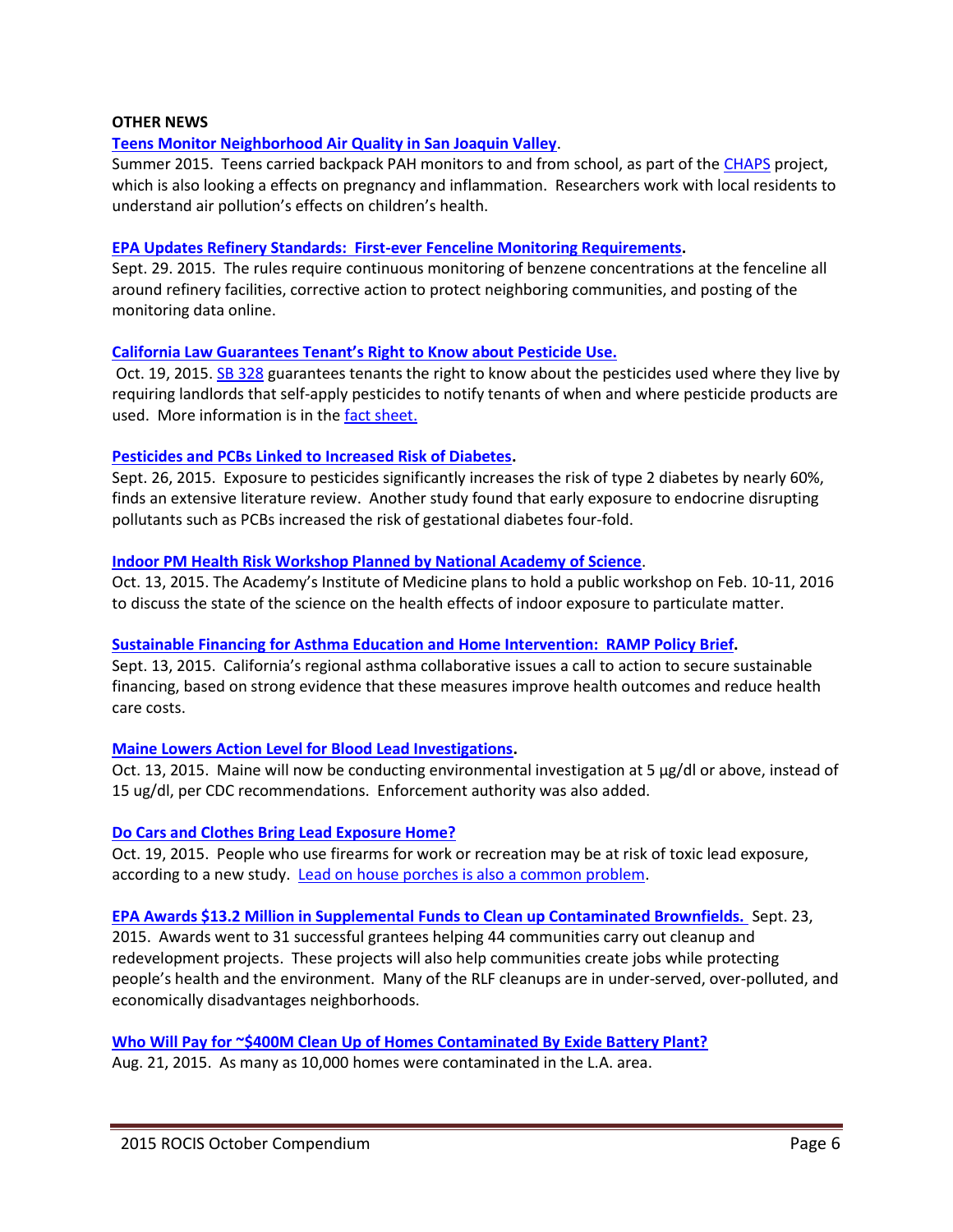### **OTHER NEWS continued**

### **[Mapping Home Hazards and Recommending Renovation Actions in Detroit.](http://www.drawingdetroit.com/refocusing-housing-policy-in-detroit-moving-to-healthy-housing/?utm_source=News+%26+Updates_10%2F14%2F15&utm_campaign=newsletter1015&utm_medium=email)**

Sept. 8, 2015. Excessive cold, mold and dampness, and lead paint were the most frequent problems found in assessments of 500 homes. To meet 10-year goals to avoid deaths, injuries, illness and loss of mental capacity caused by home environments, Detroit needs at least 4,900 new or rehabilitated homes a year.

### **[UT Austin Studies IAQ, Noise, Microbes, and Lighting in Six High Schools.](http://yosemite.epa.gov/opa/admpress.nsf/0/A07D75882FE48DB785257E4D0069D381)**

May 22, 2015. The researchers will also spend summer periods testing innovative, low-cost engineering approaches for improving high school interior environments and student health. The project will provide hands-on learning experience for students and teachers.

#### **[Portable Classroom Advisors Needed.](http://www.chps.net/dev/Drupal/node/41)**

Oct. 7, 2015. The Collaborative for High Performance Schools is seeking nominations of parties to participate in updating the [National CHPS Criteria for relocatable, modular and prefabricated school](http://www.chps.net/dev/Drupal/node/41)  [buildings.](http://www.chps.net/dev/Drupal/node/41) Contact Stephany Mason [<techcomm@chps.net>](mailto:techcomm@chps.net).

#### **[Podcast: It Takes a Village: Mobilizing Community Health Workers to Engage a Community.](http://www.asthmacommunitynetwork.org/podcasts/episode/16149)**

Oct. 22, 2015. The Asthma Community Network. In this recorded episode, Sinai Urban Health Institute's best practices for the community health worker program and study highlights are discussed. Ecplore proper training and support for community health workers before, during, and after they deliver inhome asthma care services. Examine how collaborative partnerships, thorough monitoring and evaluation practices, and full community engagement can be leveraged to address asthma disparities.

#### **RESOURCES**

### *[Free Healthy Home Inspection for Residents with Asthma and Allergies in SW PA](http://www.alleghenycounty.us/2015/20150522.pdf)***.**

For Allegheny and surrounding counties, the Health Department will conduct a home assessment, give advice, and provide a toolkit of intervention supplies.

### *[Cleaning for Asthma-Safe Schools \(CLASS\)](https://www.cdph.ca.gov/programs/ohsep/Pages/class.aspx)***.**

California Department of Public Heath, 2015. How-to Guide, videos, fact sheets, and webinar on healthy cleaning practices and cleaning products to protect students, teachers, and janitors.

### **[California School and Health Environmental Asthma Coalition.](https://www.cdph.ca.gov/programs/ohsep/Pages/class.aspx)**

Videos, conference presentations, and other resources.

### **[Mobile Source Strategy Project.](http://www.arb.ca.gov/planning/sip/2016sip/2016mobsrc.htm/)**

California Air Resources Board, Oct. 16 workshop, 2015. The discussion draft addresses how to meet air quality standards, achieve greenhouse gas (GHG) emission reduction targets, reduce petroleum consumption, and decrease health risk from transportation emissions over the next fifteen years. Both on-road and off-road sources are addressed.

**[Toolkit and Case Studies for Passive NO2 Monitoring to Track Effectiveness of Traffic and Land Use](http://laqm.defra.gov.uk/action-planning/good-practice.html)  [Mitigations.](http://laqm.defra.gov.uk/action-planning/good-practice.html)** UK Dept. of Environment Food Resources Agency (DEFRA).

#### **[Traffic-related Air Pollutant Research Projects at National Institute of Health.](https://projectreporter.nih.gov/project_info_like.cfm?aid=8118289&icde=10735390)** Recent and ongoing project information, from Similar Projects tab.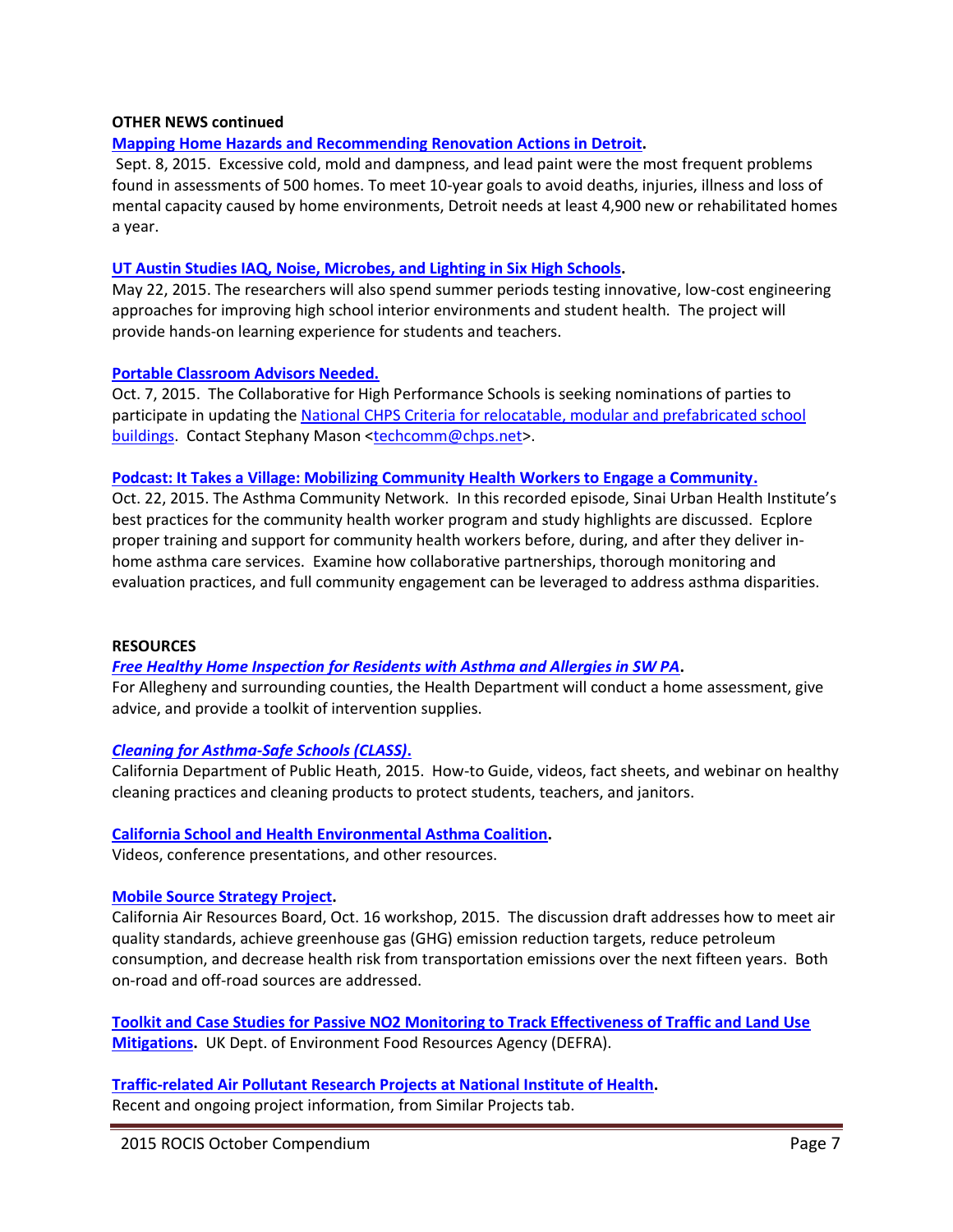### **FUNDING OPPORTUNITIES**

**[California SEHAC: Up to \\$500 for Student Projects on Asthma.](http://www.rampasthma.org/archives/13547)** Due Oct. 30, 2015.

**[EPA: School Bus Replacement and Retrofit Funding Opportunity.](http://click.icptrack.com/icp/relay.php?r=51461836&msgid=629353&act=YX97&c=575009&destination=http%3A%2F%2Fwww.rampasthma.org%2Farchives%2F13620)** Due Oct. 30, 2015.

**[NIH: Personalized Strategies to Manage Symptoms of Chronic Illness.](http://click.icptrack.com/icp/relay.php?r=51461836&msgid=629353&act=YX97&c=575009&destination=http%3A%2F%2Fwww.rampasthma.org%2Farchives%2F13624)** Due Jan. 16, 2016.

**[California Energy Commission: Reduce the Environmental and Public Health](http://www.energy.ca.gov/contracts/GFO-15-309/) Impacts Of Electrical [Generation and Make the Electricity System Less](http://www.energy.ca.gov/contracts/GFO-15-309/) Vulnerable to Climate Impacts: Phase II.**  Questions due Oct. 23. Applications due Dec. 18, 2015. Topics include: IEQ, Health, and Human Performance; Electrification and Environmental Justice; Public Health Research Roadmap; Climate Adaptation and Resilience; Small Grants; etc.

**[CalEPA: \\$1 Million to Support Vulnerable Communities.](http://www.rampasthma.org/archives/13626)** Due Jan. 22, 2016.

#### **RESEARCH RESULTS**

**[Residential Proximity to Major Roads and Term Low Birth Weight. The Roles of](http://www.ncbi.nlm.nih.gov/pubmed/24787556) Air Pollution, Heat, [Noise, and Road-Adjacent Trees.](http://www.ncbi.nlm.nih.gov/pubmed/24787556)** Dadvand, et al., 2014.

**[The Pregnancy Exposome: Multiple Environmental Exposures in the INMA-Sabadell Birth Cohort.](http://pubs.acs.org/doi/full/10.1021/acs.est.5b01782)** Robinson et al., 2015.

**[California Pesticide Air Monitoring Report 2014.](http://www.cdpr.ca.gov/docs/emon/airinit/air_network_results.htm)** Three agricultural communities were monitored for a year. Of the 23 high-risk pesticides and breakdown products detected, 22 did not exceed their screening levels or regulatory target concentrations.

**[The Effects of Exposure to Environmental Factors on Heart Rate Variability: An Ecological Perspective.](http://www.sciencedirect.com/science/article/pii/S0269749113000717)**  Schnell et al., 2013.

**[Human Exposure to Environmental Health Concern by Types of Urban Environment: The Case of Tel](http://www.sciencedirect.com/science/article/pii/S0269749115300348)  [Aviv.](http://www.sciencedirect.com/science/article/pii/S0269749115300348)** Schnell et al., 2015.

**[Several traffic-related exposure and health studies, including indoor-outdoor studies.](http://www.nature.com/jes/journal/v25/n5/index.html#oa%20" )**  J. Exposure Science & Environmental Epidemiology, Sept./Oct. 2015.

**[Characterizing Ultrafine Particles and Other Air Pollutants In and Around School Buses](http://www.ncbi.nlm.nih.gov/pubmed/24834688)**. Zhu et al., 2014.

**[Residential Infiltration of Fine and Ultrafine Particles in Edmonton.](http://www.sciencedirect.com/science/article/pii/S1352231014003677)** Kearney et al. 2014.

**[Real-time Particle Monitor Calibration Factors and PM](http://pubs.rsc.org/en/Content/ArticleLanding/2013/EM/c3em00209h#!divAbstract)2.5 Emission Factors for Multiple Indoor Sources.** Dacunto et al., 2014.

**[Estimating Mortality Derived from Indoor Exposure to Particles of Outdoor Origin](http://journals.plos.org/plosone/article?id=10.1371/journal.pone.0124238)** Ji and Zhao, 2015.

**[Characteristics of Flow and Reactive Pollutant Dispersion in Urban Street Canyons.](http://www.sciencedirect.com/science/article/pii/S1352231015001909)** Park et al., 2015.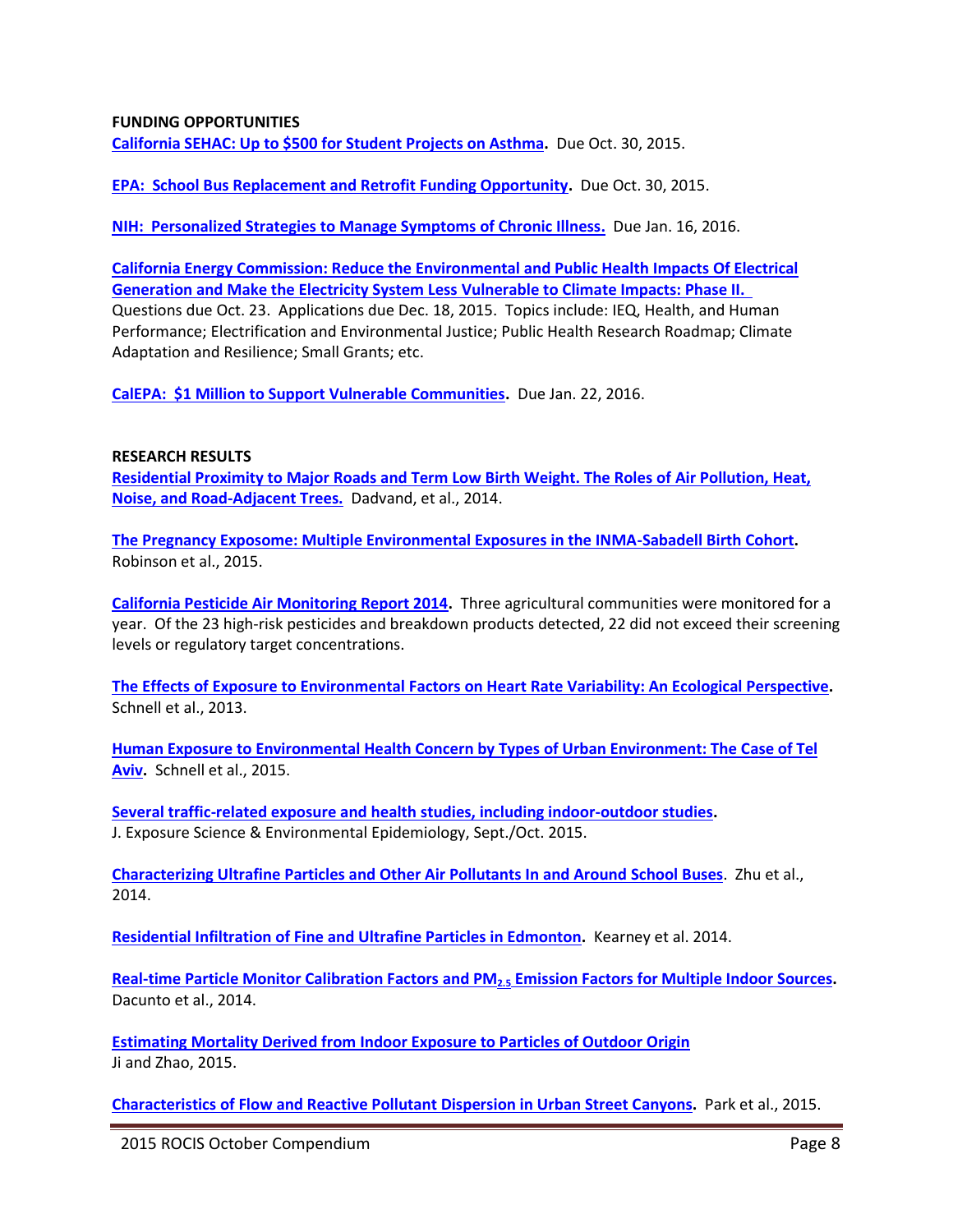#### **RESEARCH RESULTS**

**[A Method to Measure the Ozone Penetration Factor in Residences Under Infiltration Conditions:](http://built-envi.com/wp-content/uploads/zhao-and-stephens-2015-ia-ozone-penetration.pdf)  [Application in a Multifamily Apartment Unit.](http://built-envi.com/wp-content/uploads/zhao-and-stephens-2015-ia-ozone-penetration.pdf)** Zhao & Stephens, 2015.

**[Evaluating the Long-Term Health and Economic Impacts of Central Residential Air Filtration for](http://built-envi.com/wp-content/uploads/zhao-et-al-2015-ijerph-pm25-mortality-filters.pdf)  [Reducing Premature Mortality Associated with Indoor Fine Particulate Matter \(PM2.5\) of Outdoor](http://built-envi.com/wp-content/uploads/zhao-et-al-2015-ijerph-pm25-mortality-filters.pdf)  [Origin.](http://built-envi.com/wp-content/uploads/zhao-et-al-2015-ijerph-pm25-mortality-filters.pdf)** Zhao et al., 2015.

**[Health Benefits of Green Public Housing: Associations With Asthma Morbidity and Building-Related](http://ajph.aphapublications.org/doi/abs/10.2105/AJPH.2015.302793)  [Symptoms.](http://ajph.aphapublications.org/doi/abs/10.2105/AJPH.2015.302793)** Colton et al., Oct. 2015 online. [Press release.](http://www.hsph.harvard.edu/news/press-releases/green-public-housing-may-reduce-environmental-health-risks/)

**[Translating Evidence Into Practice: 10-Year Impact Report.](http://www.rampasthma.org/archives/13636)** Merck Childhood Asthma Network, Oct. 2015. The project evaluated the implementation of evidence-based, sustainable interventions in different "care coordination" settings: school district, clinic or health care system, and community, in four US cities.

**[Future Research Directions in Asthma: An NHLBI Working Group Report.](http://www.ncbi.nlm.nih.gov/pubmed/26305520)** Levy et al., 2015.

**[Arizona Extreme Weather, Climate and Health Profile Report.](https://sustainability.asu.edu/docs/climate/BRACE/extreme-weather-climate-health-report.pdf)** Chuang et al., March 2015. From the Arizona Building Resilience Against Climate Effects (BRACE), a CDC initiative. Air quality and extreme heat risks and vulnerability indicators were mapped and discussed. Journal articles and posters are also available at the author's websites.

**[Urban Social Housing Resilience to Excess Summer Heat.](http://www.tandfonline.com/doi/full/10.1080/09613218.2015.991515)** Mavrogianni et al., 2015. Indoor temperature and PM were modeled. [Presentation](http://www.retrofit2050.org.uk/sites/default/files/resources/Mavrogianni.pdf) also available.

**Estimation of Future PM2.5- and [Ozone-related Mortality Over the Continental United States in a](http://www.tandfonline.com/doi/full/10.1080/10962247.2015.1033068)  [Changing Climate: An Application of High-resolution Dynamical Downscaling Technique.](http://www.tandfonline.com/doi/full/10.1080/10962247.2015.1033068)**  Sun et al., 2015.

# **CONFERENCE PROCEEDINGS**

### **[2015 Better Buildings Summit.](http://betterbuildingssolutioncenter.energy.gov/search?f%5B0%5D=type%3Apresentation)**

DOE, May 28, 2015, Washington, DC. Presentations on energy efficiency: HVAC maintenance, retrofits, commissioning, operator training, financing, etc.

## **[Educational Conference on the Use of Vegetation as Near-Roadway Mitigation for Air Pollution.](http://www.sacbreathe.org/PDF%20Downloads/VegetationConf2015_Day1.pdf)** June 2-3, 2015, Sacramento, CA. Updates on research by CARB/UCLA, EPA, Cornell, UCD, etc.

# **9 th [International Conference on Urban Climate.](http://www.meteo.fr/icuc9/presentations.html)**

July 20-24, 2015, Toulouse, France. Presentations and abstracts on indoor and outdoor air quality, heat, climate adaptation, vegetation, sensors, public health.

### **[Community Modeling and Analysis \(CMAS\) Oct.](https://www.cmascenter.org/conference/2015/agenda.cfm) 5-7, 2015.**

Chapel Hill, NC. Includes presentations and extended abstracts on climate change, wildfires, air quality, and health.